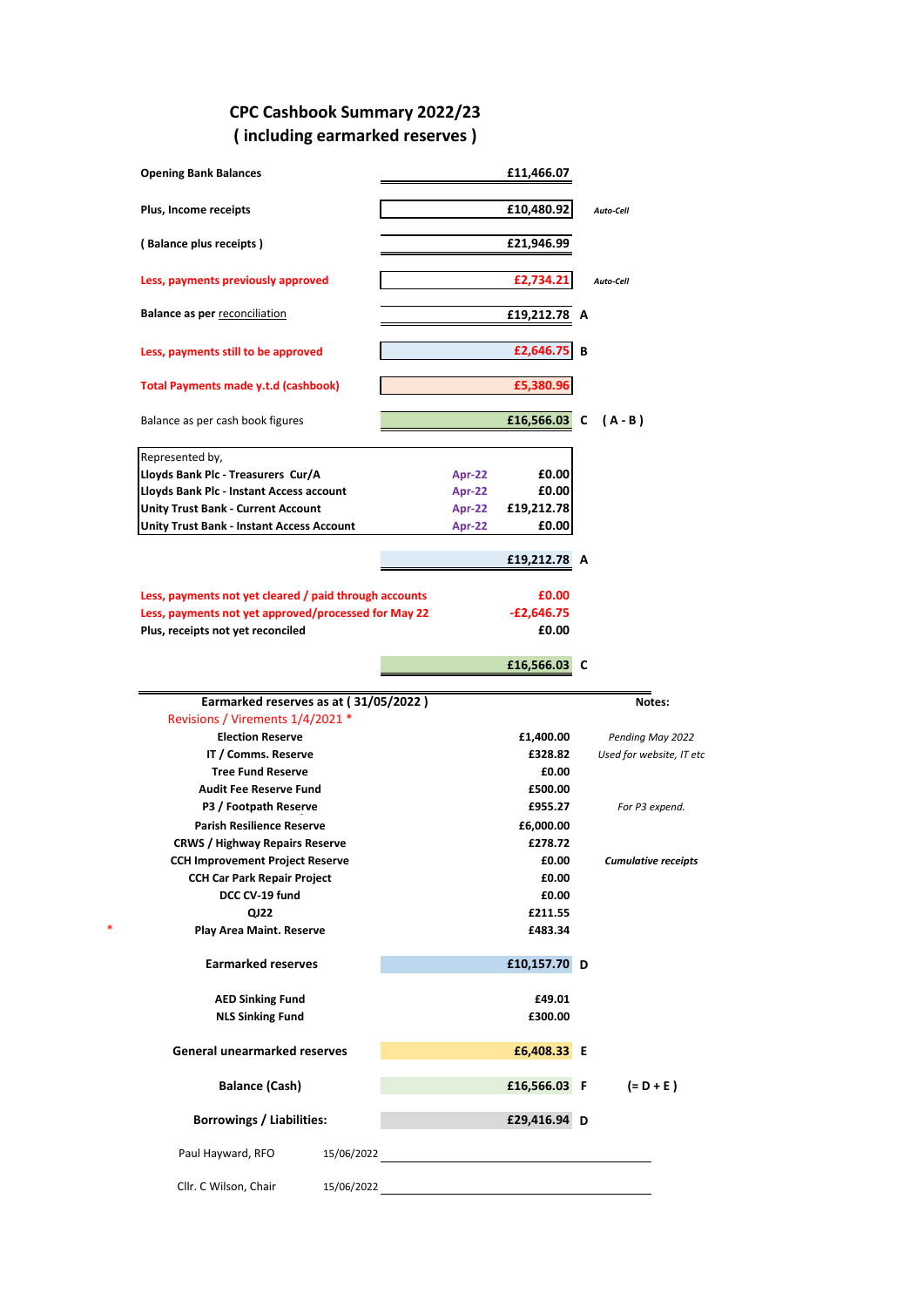### **Chardstock Parish Council - PAYMENTS TO BE APPROVED**

Payments for month of:

**May-22**

To be approved on:

**15/06/2022**

|            |                                  |               |                       |                | Gross     |            | Net             |
|------------|----------------------------------|---------------|-----------------------|----------------|-----------|------------|-----------------|
| Date:      | <b>Description</b>               | <b>Method</b> | Folio#                | Coding         | Amount    | <b>VAT</b> | Amount          |
| 25/05/2022 | Axe Skip Hire                    | Online        | MAY/001               | <b>SKIP</b>    | £432.00   | £72.00     | £360.00         |
| 25/05/2022 | <b>Parsons Rural Services</b>    | Online        | MAY/002               | P <sub>3</sub> | £363.18   | £25.70     | £337.48         |
| 25/05/2022 | Parsons Rural Services           | Online        | MAY/003               | <b>MAINT</b>   | £22.00    |            | £22.00          |
| 25/05/2022 | <b>Parsons Rural Services</b>    | Online        | MAY/004               | PLAY           | £98.00    |            | £98.00          |
| 25/05/2022 | Function 28                      | Online        | MAY/005               | IT             | £12.00    | £2.00      | £10.00          |
| 25/05/2022 | HMRC P2                          | Online        | MAY/006               | <b>STAFF</b>   | £103.20   |            | £103.20         |
| 25/05/2022 | Clerk Salary P2                  | Online        | MAY/007               | <b>STAFF</b>   | £154.93   |            | £154.93         |
| 25/05/2022 | Pension Contribution in lieu P2  | Online        | MAY/008               | <b>STAFF</b>   | £300.00   |            | £300.00         |
| 25/05/2022 | Plusnet                          | <b>DD</b>     | MAY/009               | IT             | £26.87    | £4.48      | £22.39          |
| 25/05/2022 | Clerk Reimbursement Exp.         | Online        | MAY/010               | <b>VAR</b>     | £663.59   | £86.80     | £576.79         |
| 25/05/2022 | <b>Chardstock Community Hall</b> | Online        | MAY/011               | Hall Hire      | £19.50    |            | £19.50          |
| 25/05/2022 | DALC/NALC                        | Online        | MAY/012               | <b>SUBS</b>    | £211.40   | £24.39     | £187.01         |
| 25/05/2022 | <b>CCSC</b>                      | Online        | MAY/013               | S137           | £240.08   |            | £240.08         |
|            |                                  |               | Total to be approved: |                | £2,646.75 | £215.37    | to be reclaimed |
| Signed     |                                  | <b>RFO</b>    |                       | 15/06/2022     | Date      |            |                 |
| Signed     |                                  | Chair         |                       | 15/06/2022     | Date      |            |                 |

#### *Payments made under Chair / Clerk / RFO delegated authority*

| Date     | <b>Description</b>            | <b>Amount</b> | Code         |
|----------|-------------------------------|---------------|--------------|
| $May-22$ | Emergency NB repair (CW del.) | £434.00       | <b>MAINT</b> |
|          |                               |               |              |
|          |                               |               |              |
|          |                               |               |              |
|          |                               |               |              |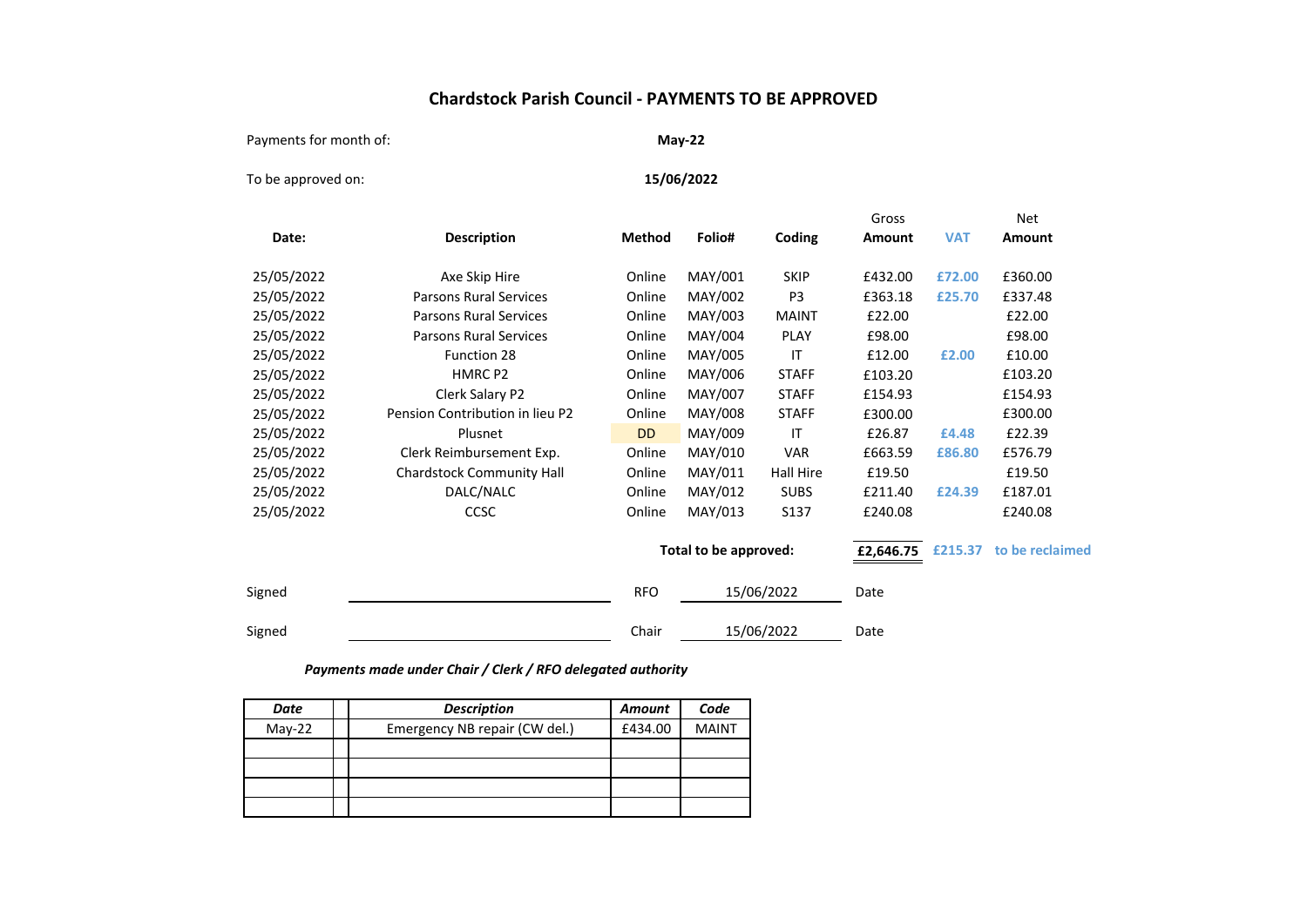## **CHARDSTOCK PARISH COUNCIL - PAYMENTS 2022-23**

| <b>Date</b> | <b>Description</b>               | CQ#    | <b>Invoice</b> | <b>Cost Centre</b> | Amount  |              | £5,380.96 |
|-------------|----------------------------------|--------|----------------|--------------------|---------|--------------|-----------|
|             |                                  |        |                |                    |         |              | Annual    |
|             |                                  |        |                |                    |         |              | approved  |
| 11/04/2022  | <b>PWLB</b>                      | DD     | APR/01         | <b>PWLB</b>        | £964.50 |              |           |
| 25/04/2022  | <b>Chardstock Community Hall</b> | Online | APR/02         | <b>HALL</b>        | £9.75   |              |           |
| 25/04/2022  | <b>Parsons Rural Services</b>    | Online | APR/03         | <b>PLAY</b>        | £109.00 |              |           |
| 25/04/2022  | Chardstock Eco Group             | Online | APR/04         | <b>GRANT</b>       | £500.00 |              |           |
| 25/04/2022  | ROSPA Play Safety                | Online | APR/05         | <b>PLAY</b>        | £100.80 |              |           |
| 25/04/2022  | Function 28                      | Online | APR/06         | ΙT                 | £12.00  |              |           |
| 25/04/2022  | HMRC P1                          | Online | APR/07         | <b>STAFF</b>       | £103.20 |              |           |
| 25/04/2022  | Clerk Salary P1                  | Online | APR/08         | <b>STAFF</b>       | £154.93 |              |           |
| 25/04/2022  | Pension Contribution in lieu     | Online | APR/09         | <b>STAFF</b>       | £300.00 |              |           |
| 25/04/2022  | Plusnet                          | DD     | APR/10         | $\mathsf{I}$       | £28.24  | <b>April</b> |           |
| 25/04/2022  | Clerk Reimbursement Exp.         | Online | APR/11         | <b>VAR</b>         | £451.79 | £2,734.21    |           |
| 25/05/2022  | Axe Skip Hire                    | Online | MAY/001        | <b>SKIP</b>        | £432.00 |              |           |
| 25/05/2022  | <b>Parsons Rural Services</b>    | Online | MAY/002        | P <sub>3</sub>     | £363.18 |              |           |
| 25/05/2022  | <b>Parsons Rural Services</b>    | Online | MAY/003        | <b>MAINT</b>       | £22.00  |              |           |
| 25/05/2022  | <b>Parsons Rural Services</b>    | Online | MAY/004        | <b>PLAY</b>        | £98.00  |              |           |
| 25/05/2022  | Function 28                      | Online | MAY/005        | IT                 | £12.00  |              |           |
| 25/05/2022  | HMRC P <sub>2</sub>              | Online | MAY/006        | <b>STAFF</b>       | £103.20 |              |           |
| 25/05/2022  | Clerk Salary P2                  | Online | MAY/007        | <b>STAFF</b>       | £154.93 |              |           |
| 25/05/2022  | Pension Contribution in lieu P2  | Online | MAY/008        | <b>STAFF</b>       | £300.00 |              |           |
| 25/05/2022  | Plusnet                          | DD     | MAY/009        | IT                 | £26.87  |              |           |
| 25/05/2022  | Clerk Reimbursement Exp.         | Online | MAY/010        | <b>VAR</b>         | £663.59 |              |           |
| 25/05/2022  | <b>Chardstock Community Hall</b> | Online | MAY/011        | Hall Hire          | £19.50  |              |           |
| 25/05/2022  | DALC/NALC                        | Online | MAY/012        | <b>SUBS</b>        | £211.40 | May          |           |
| 25/05/2022  | CCSC                             | Online | MAY/013        | S137               | £240.08 | £2,646.75    |           |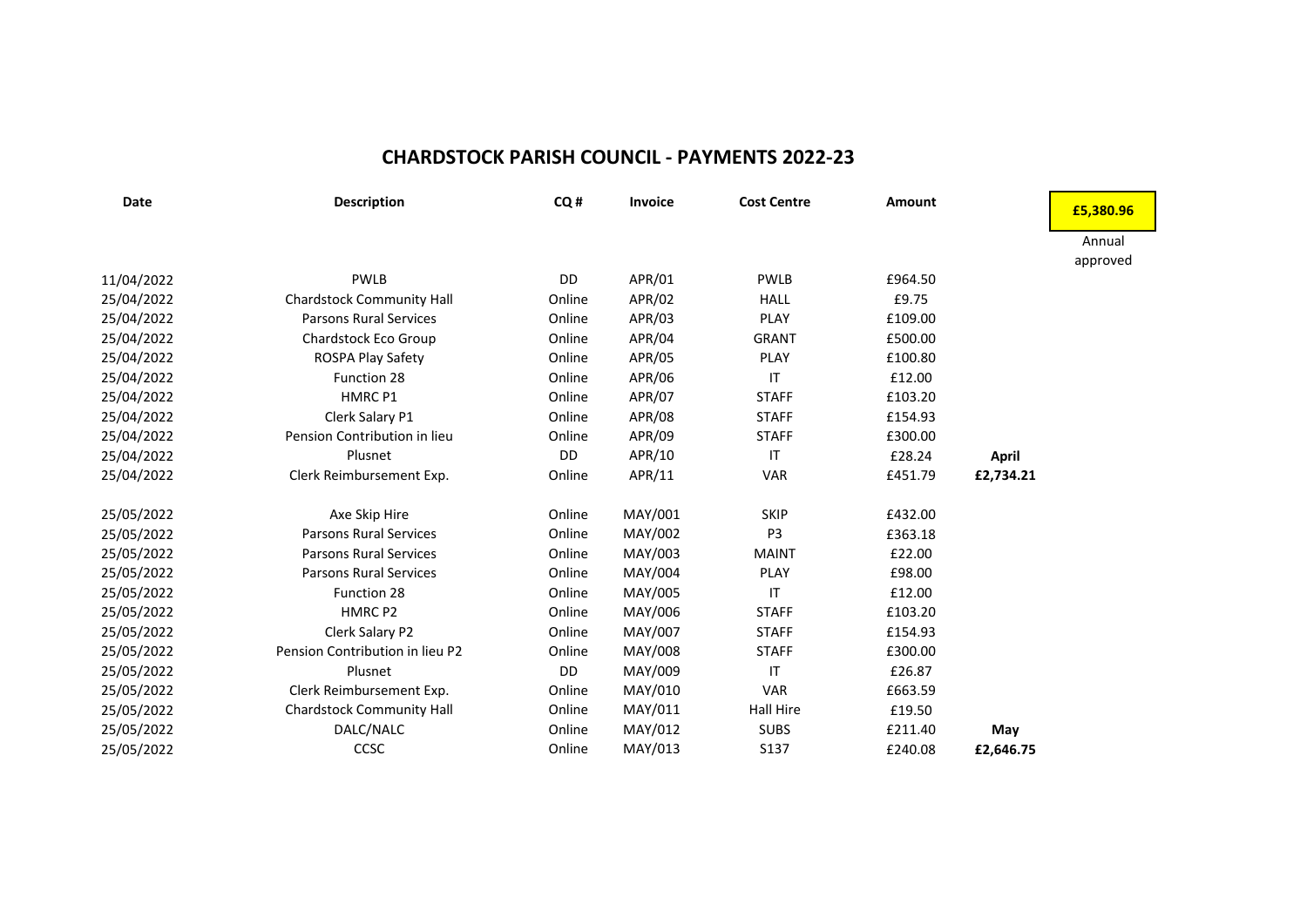| Date                | BAL c/d    | Receipt               | Total      | Parish                                                                                                                                                    | Election<br>Reserve | <b>Cricket Club</b><br><b>HS Reserve</b> | <b>Play Park</b><br>Reserve        | <b>CCH</b><br>Refurb. | P3         | <b>PRR</b> | IT<br>Reserve        | <b>CRWS</b><br>Reserve | Tree<br>Fund | <b>NHP</b> | QJ22       | Audit<br>Reserve | Check<br>Col.             | Date                                                                                                                                                   | <b>Description</b>                                                                                                                                                                                                                                                                                                  | Payments<br>Cq. No                                                                        | Folio #                                                                                                                                 | CODE?                                                                                                                                    | Cleared Total<br><b>STMNT</b> |                                                                                              |
|---------------------|------------|-----------------------|------------|-----------------------------------------------------------------------------------------------------------------------------------------------------------|---------------------|------------------------------------------|------------------------------------|-----------------------|------------|------------|----------------------|------------------------|--------------|------------|------------|------------------|---------------------------|--------------------------------------------------------------------------------------------------------------------------------------------------------|---------------------------------------------------------------------------------------------------------------------------------------------------------------------------------------------------------------------------------------------------------------------------------------------------------------------|-------------------------------------------------------------------------------------------|-----------------------------------------------------------------------------------------------------------------------------------------|------------------------------------------------------------------------------------------------------------------------------------------|-------------------------------|----------------------------------------------------------------------------------------------|
| 01/04/2022<br>APRIL | £11,466.07 | £10,250.00<br>£230.92 | April:     | £994.89<br>$-£500.00$<br>£10,250.00<br>£230.92<br>$-£964.50$<br>$-£9.75$<br>$-£500.00$<br>$-£16.80$<br>$-E2.00$<br>$-£103.20$<br>$-£154.93$<br>$-£300.00$ | £1,400.00           | £0.00                                    | £774.34<br>$-£109.00$<br>$-£84.00$ | £0.00                 | £1,292.75  | £6,000.00  | £348.82<br>$-£10.00$ | £278.72                | £0.00        | £0.00      | £376.55    | £0.00<br>£500.00 | £11,466.07                | 01/04/2022<br>08/04/2022<br>11/04/2022<br>25/04/2022<br>25/04/2022<br>25/04/2022<br>25/04/2022<br>25/04/2022<br>25/04/2022<br>25/04/2022<br>25/04/2022 | Virements approved<br>EDDC Precept 1st 50%<br>CCHT Interest reimbursement<br><b>PWLB</b><br><b>Chardstock Community Hall</b><br><b>Parsons Rural Services</b><br><b>Chardstock Eco Group</b><br><b>ROSPA Play Safety</b><br><b>Function 28</b><br><b>HMRC P1</b><br>Clerk Salary P1<br>Pension Contribution in lieu | <b>DD</b><br>Online<br>Online<br>Online<br>Online<br>Online<br>Online<br>Online<br>Online | APR/01<br><b>APR/02</b><br><b>APR/03</b><br>APR/04<br><b>APR/05</b><br><b>APR/06</b><br><b>APR/07</b><br><b>APR/08</b><br><b>APR/09</b> | <b>PWLB</b><br><b>HALL</b><br><b>PLAY</b><br><b>GRANT</b><br><b>PLAY</b><br>$\mathbf{H}$<br><b>STAFF</b><br><b>STAFF</b><br><b>STAFF</b> |                               | £964.50<br>£9.75<br>£109.00<br>£500.00<br>£100.80<br>£12.00<br>£103.20<br>£154.93<br>£300.00 |
|                     |            |                       |            | $-£28.24$<br>$-£286.79$                                                                                                                                   |                     |                                          |                                    |                       |            |            |                      |                        |              |            | $-£165.00$ |                  |                           | 25/04/2022<br>25/04/2022                                                                                                                               | Plusnet<br><b>Clerk Reimbursement Exp.</b>                                                                                                                                                                                                                                                                          | <b>DD</b><br>Online                                                                       | APR/10<br>APR/11                                                                                                                        | $\mathbf{H}$<br><b>VAR</b>                                                                                                               |                               | £28.24<br>£451.79                                                                            |
| Balance as at 30/4  |            |                       | £19,212.78 | £8,609.60<br>$-E432.00$                                                                                                                                   | £1,400.00           | £0.00                                    | £581.34                            | £0.00                 | £1,292.75  | £6,000.00  | £338.82              | £278.72                | £0.00        | £0.00      | £211.55    |                  | £500.00 <b>£19,212.78</b> | 25/05/2022                                                                                                                                             | Axe Skip Hire                                                                                                                                                                                                                                                                                                       | Online                                                                                    | <b>MAY/001</b>                                                                                                                          | <b>SKIP</b>                                                                                                                              |                               | £432.00                                                                                      |
|                     |            |                       |            | $-E25.70$<br>$-E22.00$<br>$-E2.00$                                                                                                                        |                     |                                          | $-£98.00$                          |                       | $-£337.48$ |            | $-£10.00$            |                        |              |            |            |                  |                           | 25/05/2022<br>25/05/2022<br>25/05/2022<br>25/05/2022                                                                                                   | <b>Parsons Rural Services</b><br><b>Parsons Rural Services</b><br><b>Parsons Rural Services</b><br><b>Function 28</b>                                                                                                                                                                                               | Online<br>Online<br>Online<br>Online                                                      | <b>MAY/002</b><br><b>MAY/003</b><br><b>MAY/004</b><br><b>MAY/005</b>                                                                    | <b>P3</b><br><b>MAINT</b><br><b>PLAY</b><br>$\mathbf{H}$                                                                                 |                               | £363.18<br>£22.00<br>£98.00<br>£12.00                                                        |
| MAY                 |            |                       |            | $-£103.20$<br>$-£154.93$<br>$-£300.00$<br>$-£26.87$<br>$-£663.59$<br>$-£19.50$<br>$-E211.40$<br>$-£240.08$                                                |                     |                                          |                                    |                       |            |            |                      |                        |              |            |            |                  |                           | 25/05/2022<br>25/05/2022<br>25/05/2022<br>25/05/2022<br>25/05/2022<br>25/05/2022<br>25/05/2022<br>25/05/2022                                           | <b>HMRCP2</b><br><b>Clerk Salary P2</b><br>Pension Contribution in lieu P2<br>Plusnet<br><b>Clerk Reimbursement Exp.</b><br><b>Chardstock Community Hall</b><br>DALC/NALC<br><b>CCSC</b>                                                                                                                            | Online<br>Online<br>Online<br><b>DD</b><br>Online<br>Online<br>Online<br>Online           | <b>MAY/006</b><br><b>MAY/007</b><br><b>MAY/008</b><br><b>MAY/009</b><br><b>MAY/010</b><br>MAY/011<br><b>MAY/012</b><br><b>MAY/014</b>   | <b>STAFF</b><br><b>STAFF</b><br><b>STAFF</b><br>$\mathbf{H}$<br><b>VAR</b><br><b>Hall Hire</b><br><b>SUBS</b><br><b>S137</b>             |                               | £103.20<br>£154.93<br>£300.00<br>£26.87<br>£663.59<br>£19.50<br>£211.40<br>£240.08           |
| Balance as at 31/5  |            |                       | £16,566.03 | £6,408.33                                                                                                                                                 | £1,400.00           | £0.00                                    | £483.34                            | £0.00                 | £955.27    | £6,000.00  | £328.82              | £278.72                | £0.00        | £0.00      | £211.55    |                  | £500.00 £16,566.03        |                                                                                                                                                        |                                                                                                                                                                                                                                                                                                                     |                                                                                           |                                                                                                                                         |                                                                                                                                          |                               |                                                                                              |
| JUNE                |            |                       |            |                                                                                                                                                           |                     |                                          |                                    |                       |            |            |                      |                        |              |            |            |                  |                           |                                                                                                                                                        |                                                                                                                                                                                                                                                                                                                     |                                                                                           |                                                                                                                                         |                                                                                                                                          |                               |                                                                                              |
| Balance as at 30/6  |            |                       | £16,566.03 | £6,408.33                                                                                                                                                 | £1,400.00           | £0.00                                    | £483.34                            | £0.00                 | £955.27    | £6,000.00  | £328.82              | £278.72                | £0.00        | £0.00      | £211.55    |                  | £500.00 £16,066.03        |                                                                                                                                                        |                                                                                                                                                                                                                                                                                                                     |                                                                                           |                                                                                                                                         |                                                                                                                                          |                               |                                                                                              |
| JULY                |            |                       |            |                                                                                                                                                           |                     |                                          |                                    |                       |            |            |                      |                        |              |            |            |                  |                           |                                                                                                                                                        |                                                                                                                                                                                                                                                                                                                     |                                                                                           |                                                                                                                                         |                                                                                                                                          |                               |                                                                                              |
| Balance as at 31/7  |            |                       | £16,566.03 | £6,408.33                                                                                                                                                 | £1,400.00           | £0.00                                    | £483.34                            | £0.00                 | £955.27    | £6,000.00  | £328.82              | £278.72                | £0.00        | £0.00      | £211.55    |                  | £500.00 £16,066.03        |                                                                                                                                                        |                                                                                                                                                                                                                                                                                                                     |                                                                                           |                                                                                                                                         |                                                                                                                                          |                               |                                                                                              |
| AUGUST              |            |                       |            |                                                                                                                                                           |                     |                                          |                                    |                       |            |            |                      |                        |              |            |            |                  |                           |                                                                                                                                                        |                                                                                                                                                                                                                                                                                                                     |                                                                                           |                                                                                                                                         |                                                                                                                                          |                               |                                                                                              |
| Balance as at 31/8  |            |                       | £16,566.03 | £6,408.33                                                                                                                                                 | £1,400.00           | £0.00                                    | £483.34                            | £0.00                 | £955.27    | £6,000.00  | £328.82              | £278.72                | £0.00        | £0.00      | £211.55    |                  | £500.00 £16,066.03        |                                                                                                                                                        |                                                                                                                                                                                                                                                                                                                     |                                                                                           |                                                                                                                                         |                                                                                                                                          |                               |                                                                                              |
| SEPTEMBER           |            |                       |            |                                                                                                                                                           |                     |                                          |                                    |                       |            |            |                      |                        |              |            |            |                  |                           |                                                                                                                                                        |                                                                                                                                                                                                                                                                                                                     |                                                                                           |                                                                                                                                         |                                                                                                                                          |                               |                                                                                              |
| Balance as at 30/9  |            |                       | £16,566.03 | £6,408.33                                                                                                                                                 | £1,400.00           | £0.00                                    | £483.34                            | £0.00                 | £955.27    | £6,000.00  | £328.82              | £278.72                | £0.00        | £0.00      | £211.55    |                  | £500.00 £16,066.03        |                                                                                                                                                        |                                                                                                                                                                                                                                                                                                                     |                                                                                           |                                                                                                                                         |                                                                                                                                          |                               |                                                                                              |

#### CPC accounts summary sheet / financial statement 2021/22

#### **Receipts & Balance**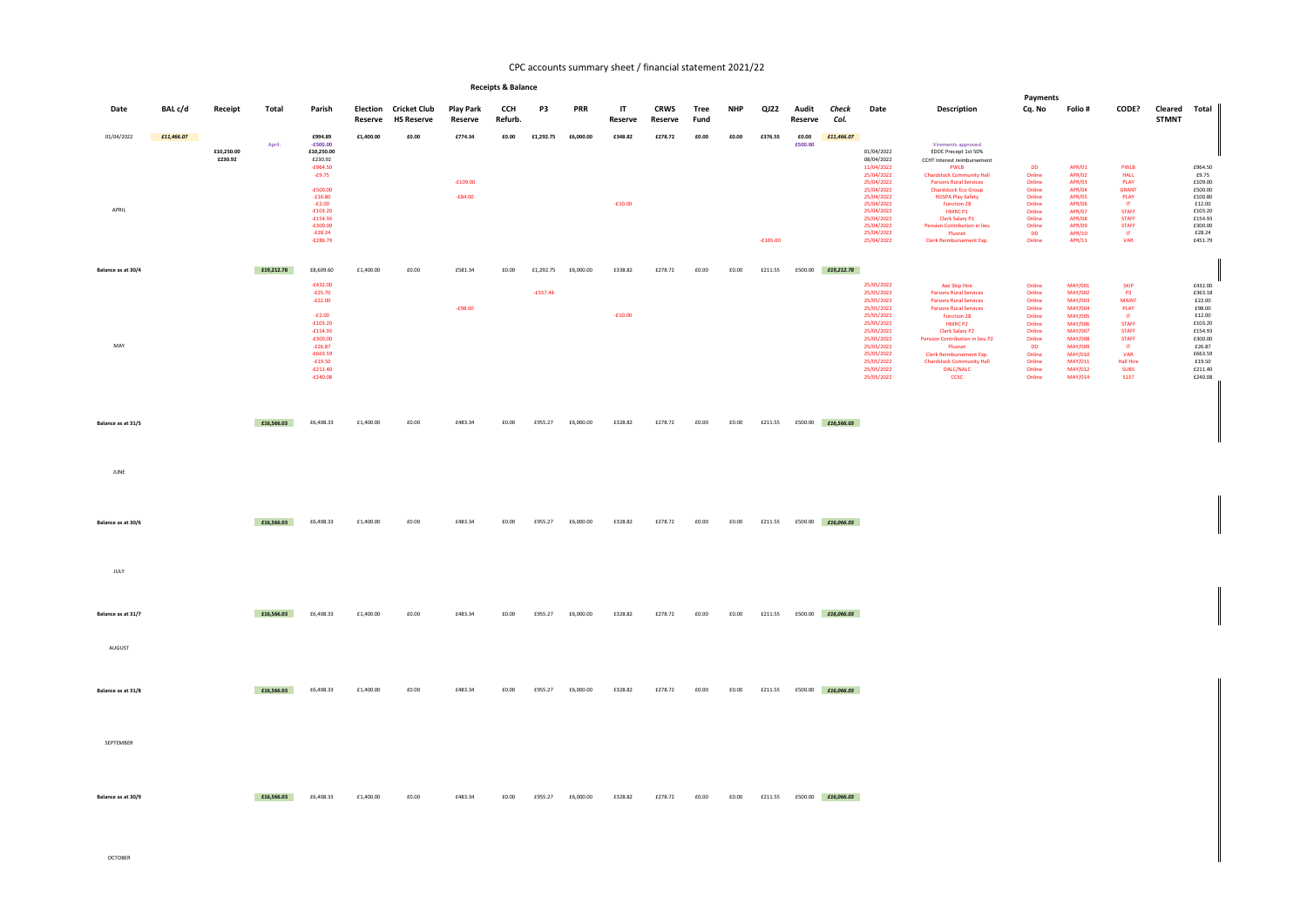| Balance as at 31/10                                                                                                                                                                                                                                       |                                  | £16,566.03                 | £6,408.33                                                                | £1,400.00                                                     | £0.00                                                       | £483.34                                | £0.00                   | £955.27              | £6,000.00        | £328.82                                                                                              | £278.72                           | £0.00                 | £0.00        | £211.55         | £500.00          | £16,066.03                                 |                                                                                                        |                 |
|-----------------------------------------------------------------------------------------------------------------------------------------------------------------------------------------------------------------------------------------------------------|----------------------------------|----------------------------|--------------------------------------------------------------------------|---------------------------------------------------------------|-------------------------------------------------------------|----------------------------------------|-------------------------|----------------------|------------------|------------------------------------------------------------------------------------------------------|-----------------------------------|-----------------------|--------------|-----------------|------------------|--------------------------------------------|--------------------------------------------------------------------------------------------------------|-----------------|
| NOVEMBER                                                                                                                                                                                                                                                  |                                  |                            |                                                                          |                                                               |                                                             |                                        |                         |                      |                  |                                                                                                      |                                   |                       |              |                 |                  |                                            |                                                                                                        |                 |
| Balance as at 30/11<br>DECEMBER                                                                                                                                                                                                                           |                                  | £16,566.03                 | £6,408.33                                                                | £1,400.00                                                     | £0.00                                                       | £483.34                                | £0.00                   | £955.27              | £6,000.00        | £328.82                                                                                              | £278.72                           | £0.00                 | £0.00        | £211.55         |                  | £500.00 £16,066.03                         |                                                                                                        |                 |
| Balance as at 31/12<br>JANUARY                                                                                                                                                                                                                            |                                  | £16,566.03                 | £6,408.33                                                                | £1,400.00                                                     | £0.00                                                       | £483.34                                | £0.00                   | £955.27              | £6,000.00        | £328.82                                                                                              | £278.72                           | £0.00                 | £0.00        | £211.55         |                  | £500.00 £16,066.03                         |                                                                                                        |                 |
| Balance as at 31/1/23                                                                                                                                                                                                                                     |                                  | £16,566.03                 | £6,408.33                                                                | £1,400.00                                                     | £0.00                                                       | £483.34                                | £0.00                   | £955.27              | £6,000.00        | £328.82                                                                                              | £278.72                           | £0.00                 | £0.00        | £211.55         |                  | £500.00 £16,066.03                         |                                                                                                        |                 |
| FEBRUARY<br>Balance as at 28/2/23                                                                                                                                                                                                                         |                                  | £16,566.03                 | £6,408.33                                                                | £1,400.00                                                     | £0.00                                                       | £483.34                                | £0.00                   | £955.27              | £6,000.00        | £328.82                                                                                              | £278.72                           | £0.00                 | £0.00        | £211.55         |                  | £500.00 £16,066.03                         |                                                                                                        |                 |
| MARCH                                                                                                                                                                                                                                                     |                                  |                            |                                                                          |                                                               |                                                             |                                        |                         |                      |                  |                                                                                                      |                                   |                       |              |                 |                  |                                            |                                                                                                        |                 |
| Balance as at 31/3/23                                                                                                                                                                                                                                     | Receipt<br>£10,480.92            | £16,566.03<br>Total<br>(A) | £6,408.33<br>Parish                                                      | £1,400.00                                                     | £0.00<br><b>Election Cricket Club</b><br>Reserve HS Reserve | £483.34<br><b>Play Park</b><br>Reserve | £0.00<br>ССН<br>Refurb. | £955.27<br>P3        | £6,000.00<br>PRR | £328.82<br>$\mathsf{I}$<br>Reserve                                                                   | £278.72<br><b>CRWS</b><br>Reserve | £0.00<br>Tree<br>Fund | £0.00<br>NHP | £211.55<br>QJ22 | Audit<br>Reserve | £500.00 <b>£16,066.03</b><br>Check<br>Col. |                                                                                                        |                 |
| <b>Summary Balances:</b><br>£6,408.33<br><b>Parish Excl. below</b><br>£1,400.00<br><b>Election Res.</b><br><b>CCHSRes.</b><br>£0.00<br><b>CCH Refurb</b><br>£0.00<br>IT/Comms.<br>£328.82<br>£0.00<br><b>Tree Fund</b><br>£500.00<br><b>Audit Reserve</b> | Receipts<br>(F)<br>(see summary) |                            | Reconciliation:<br>Bal c/f<br>add, receipts<br>less, payments<br>Bal b/f | £11,466.07<br>£10,480.92 (A)<br>$£5,380.96$ (B)<br>£16,566.03 |                                                             |                                        |                         | Receipts<br>Payments |                  | <b>Trial Balance:</b><br>Precept<br>£10,250.00<br>Other<br>£230.92<br>£10,480.92 Tally: (A)<br>Staff |                                   |                       |              |                 |                  |                                            | End of year accounts signed of as true<br>record Annual Meeting May 2022<br>(see copy with signatures) |                 |
| Parish Combined:<br>£8,637.15<br>£955.27<br>P3<br><b>NHP</b><br>£0.00<br><b>CRWS</b><br>£278.72<br><b>STFI</b><br>£6,000.00<br>PLAY<br>£483.34<br><b>CV19</b><br>£211.55<br>£16,566.03                                                                    |                                  |                            | Payments NET<br>VAT Paid<br>Total:                                       | £5,081.22<br>£299.74<br>£5,380.96 (B)                         |                                                             |                                        |                         |                      |                  | £1,116.26<br>Other<br>£3,300.20<br><b>PWLB</b><br>£964.50<br>£5,380.96                               | Tally: (B)                        |                       |              |                 |                  |                                            |                                                                                                        | £5,380.9<br>(B) |

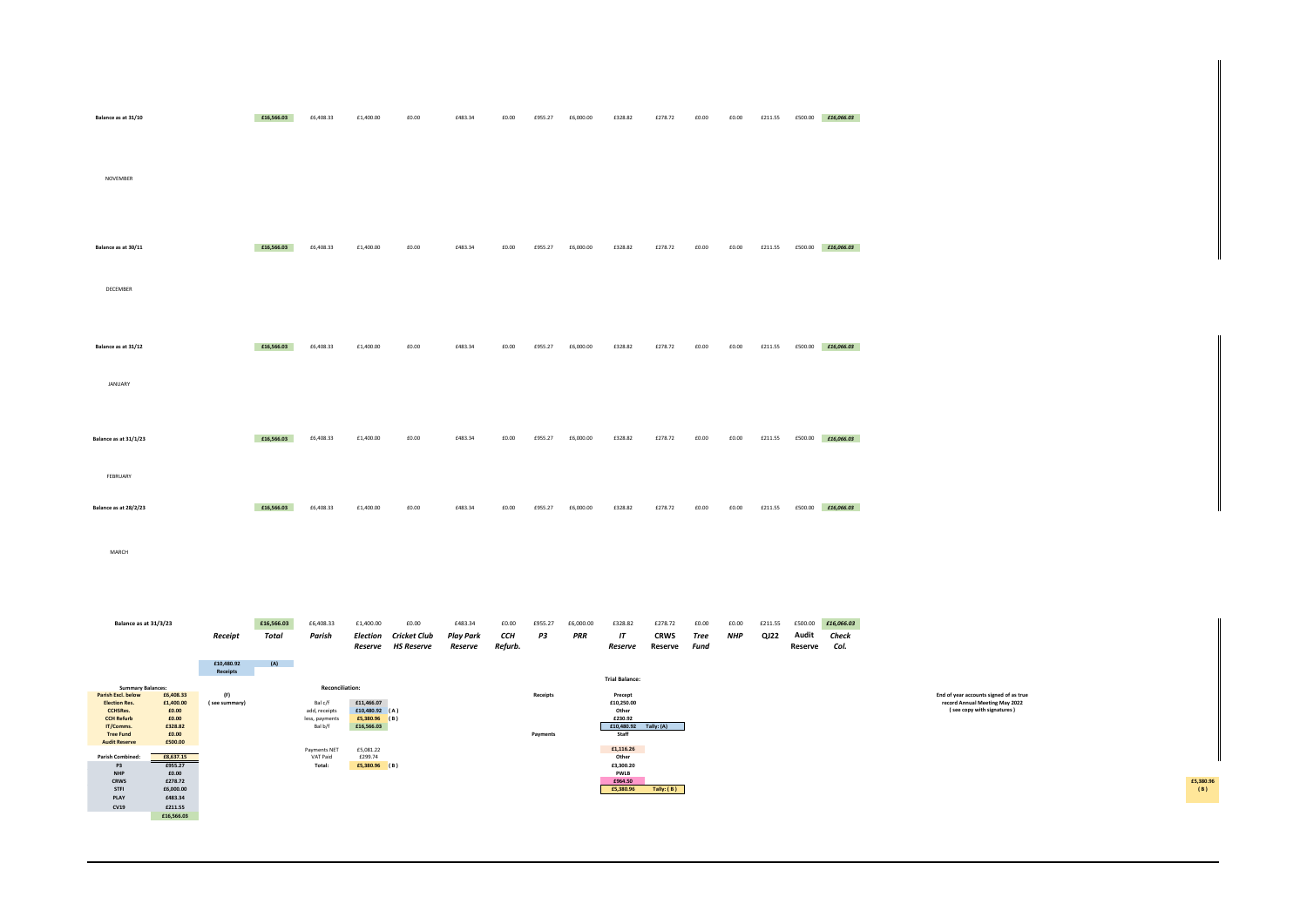# **Bank Reconciliation Report for CHARDSTOCK PARISH COUNCIL**

| Lloyds Current Account           |                                                                                                | Online     | Cur. a/c     | 31/05/2022 | £0.00                                                                                 |
|----------------------------------|------------------------------------------------------------------------------------------------|------------|--------------|------------|---------------------------------------------------------------------------------------|
| Unity Trust Bank Current Account |                                                                                                | Online     | Cur. a/c     | 31/05/2022 | £16,566.03                                                                            |
| Unity Trust Bank Access Account  |                                                                                                | Online     | SAV. a/c     | 31/05/2022 | £0.00                                                                                 |
|                                  |                                                                                                |            |              |            | £16,566.03                                                                            |
|                                  | Less, any unpresented cheque already issued and approved:                                      |            |              |            |                                                                                       |
|                                  |                                                                                                |            |              |            |                                                                                       |
| Cheque No.                       |                                                                                                |            | for:<br>for: |            |                                                                                       |
|                                  |                                                                                                |            | for:         |            |                                                                                       |
|                                  |                                                                                                |            | for:         |            |                                                                                       |
|                                  |                                                                                                |            | for:         |            |                                                                                       |
|                                  |                                                                                                |            | for:         |            |                                                                                       |
|                                  |                                                                                                |            | for:         |            |                                                                                       |
|                                  |                                                                                                |            | for:         |            |                                                                                       |
|                                  |                                                                                                |            | for:         |            |                                                                                       |
|                                  |                                                                                                |            | for:         |            |                                                                                       |
|                                  |                                                                                                |            | for:         |            |                                                                                       |
|                                  |                                                                                                |            | for:         |            |                                                                                       |
|                                  |                                                                                                |            |              |            |                                                                                       |
| Total:                           |                                                                                                |            |              |            |                                                                                       |
|                                  |                                                                                                |            |              |            |                                                                                       |
|                                  |                                                                                                | £0.00      |              |            |                                                                                       |
|                                  | Plus, any payments received not yet reconciled                                                 |            |              |            |                                                                                       |
|                                  |                                                                                                |            |              |            | £16,566.03                                                                            |
|                                  |                                                                                                |            |              |            |                                                                                       |
| CashBook Balance as at           |                                                                                                | 31/05/2022 |              | (date)     | £16,566.03<br>(A)                                                                     |
|                                  |                                                                                                |            |              |            | The net balance shown reconciles to the Cash Book (receipts and payments) as follows: |
| <b>Cash Book</b>                 |                                                                                                |            |              |            |                                                                                       |
|                                  | <b>Opening Balance:</b>                                                                        |            |              | £11,466.07 |                                                                                       |
|                                  | Add: Receipts                                                                                  |            | ADD          | £10,480.92 |                                                                                       |
|                                  | Less: payments                                                                                 |            | <b>LESS</b>  | £5,380.96  |                                                                                       |
|                                  |                                                                                                |            |              |            |                                                                                       |
|                                  | <b>Current / Closing Balance:</b>                                                              |            |              | £16,566.03 | (B)                                                                                   |
|                                  | (B) Closing / Current Balance as per Cash Book must equal A above and Section 1 Box 8 on AGAR2 |            |              |            |                                                                                       |
|                                  |                                                                                                |            |              |            |                                                                                       |
| Prepared By:                     | Paul Hayward, Clerk and RFO, Chardstock Parish Council                                         |            |              |            |                                                                                       |
|                                  |                                                                                                | Sign       |              | 15/06/2022 | Date                                                                                  |
|                                  |                                                                                                |            |              |            |                                                                                       |
| Approved By:                     |                                                                                                | Sign       |              | 15/06/2022 | Date                                                                                  |